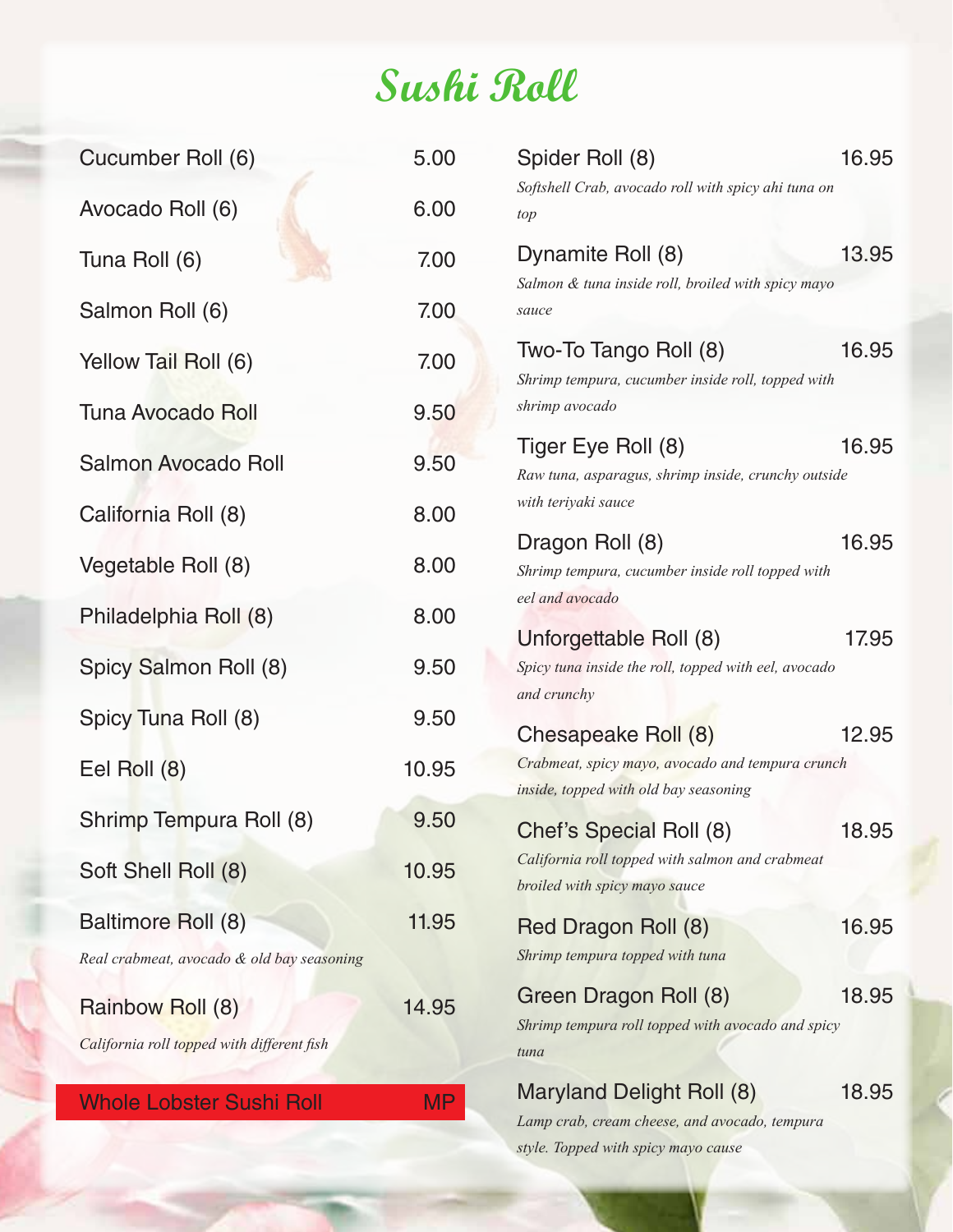| Nigiri Sushi |  |  |
|--------------|--|--|
|              |  |  |
|              |  |  |

*(Two pieces)*

| Tuna                   | 8.00  |
|------------------------|-------|
| Salmon                 | 8.00  |
| <b>Yellow Tail</b>     | 8.00  |
| <b>White Tuna</b>      | 8.00  |
| <b>Smoked Salmon</b>   | 8.00  |
| Eel                    | 8.00  |
| Shrimp                 | 7.00  |
| Octopus                | 7.00  |
| <b>Crab Stick</b>      | 6.50  |
| <b>Flying Fish Roe</b> | 7.00  |
| <b>Salmon Roe</b>      | 10.00 |

### **Sashimi**

*(Three pieces)*

| Tuna               | 10.00 |
|--------------------|-------|
| Salmon             | 9.00  |
| <b>Yellow Tail</b> | 9.00  |

## **Sushi Lunch**

| California Roll | 16.95 |
|-----------------|-------|
| Sashimi Lunch   | 18.95 |

## **Sushi Appetizers**

| <b>Age Tofu</b>                                                                                     | 5.95  |
|-----------------------------------------------------------------------------------------------------|-------|
| Edamame                                                                                             | 7.95  |
| Pan Seaped Ahi Tuna                                                                                 | 13.95 |
| <b>Tako Su</b><br>Octopus and cucumber in vinegar sauce                                             | 14.95 |
| Sunomono<br>Mixed seafood with cucumber in vinegar sauce                                            | 14.95 |
| <b>Tuna Tataki</b>                                                                                  | 14.95 |
| Diced tuna with spicy soy sauce<br><b>Tuna Avocado</b><br>Diced tuna avocado with wasabi mayo sauce | 16.95 |

**Sushi Roll Combo**

| <b>GREENSPRING Combo</b><br>California Roll (6)<br>Tuna Roll (6)<br>Yellow Tail Roll (6) | 19.95 |
|------------------------------------------------------------------------------------------|-------|
| Veggie Combo<br>Cucumber Roll (6)<br>Avocado Roll (6)<br>Asparagus Roll (6)              | 13.95 |
| Deluxe Combo<br>Eel Roll<br><b>Spicy Tuna Roll</b><br><b>Soft Shell Crab Roll</b>        | 28.95 |

### **Sushi Dinner**

| Sushi Nigiri Dinner<br>8 pieces of sushi nigiri and California roll           | 24.95 |
|-------------------------------------------------------------------------------|-------|
| <b>Sashimi Special</b><br>Tuna, salmon and yellow tail                        | 25.95 |
| Sashimi Dinner<br>20 pieces of chef's selection of sliced assorted fish       | 38.50 |
| Sushi Sashimi Boat<br>10 selected sashimi, 5 sushi nigiri and California roll | 41.95 |
| <b>Chirashi Sushi</b><br>Assorted sashimi over bowl of rice                   | 24.95 |
| <b>Tekka Don</b><br>Tuna sashimi over bowl of sushi rice                      | 26.95 |
| Unagi Don<br>Smoked eel on a bed of sushi rice                                | 26.95 |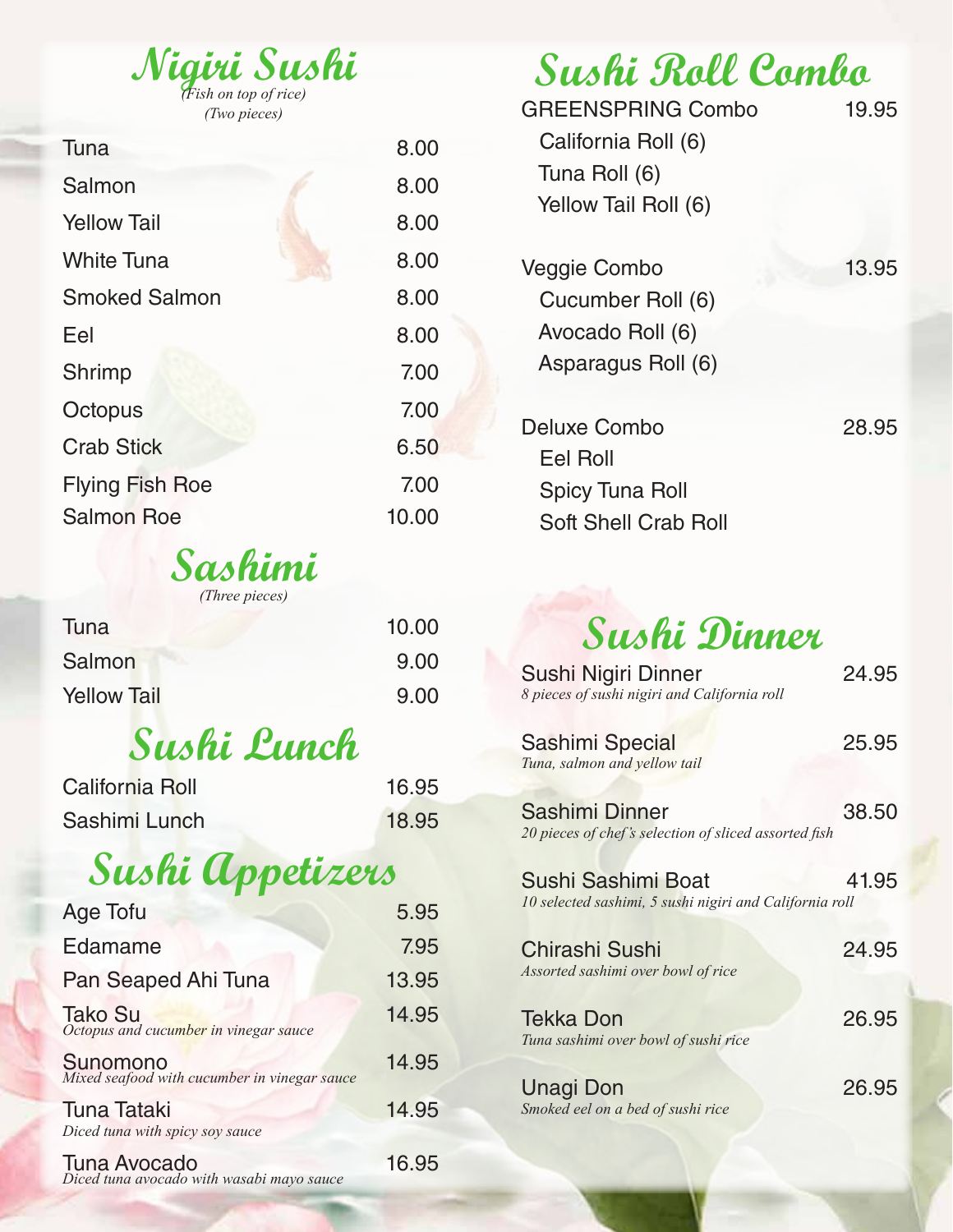### **Vegetables**

|         | <b>String Bean Szechuan Style</b>         | 12.95 |
|---------|-------------------------------------------|-------|
|         | Moo Shu Vegetable                         | 12.95 |
|         | Yu Shiang Eggplant                        | 12.95 |
|         | Sesame Eggplant                           | 12.95 |
|         | <b>Broccoli in Garlic Sauce</b>           | 12.95 |
|         | Mix Vegetables with To Fu                 | 12.95 |
|         | Steam tofu with vegetables in white sauce |       |
| $\star$ | <b>To Fu Szechuan Style</b>               | 12.95 |
|         | To Fu Home Style                          | 12.95 |

*Fried tofu with vegetables in hunan sauce*

### **Noodles**

| <b>House Lo Mein</b>                                 | 13.95 |
|------------------------------------------------------|-------|
| <b>Shrimp Lo Mein</b>                                | 13.95 |
| <b>Beef Lo Mein</b>                                  | 13.95 |
| <b>Chicken Lo Mein</b>                               | 13.95 |
| Vegetable Lo Mein                                    | 13.95 |
| <b>Pan Fried Noodles</b>                             | 25.00 |
| Thin noodles pan fried with shrimp, chicken and      |       |
| vegetables in brown sauce                            |       |
| <b>Chow Fen</b>                                      | 16.95 |
| Sauteed wide noodles with choice of beef, chicken or |       |
| shrimp                                               |       |
| <b>Sauteed Rice Noodles</b>                          | 14.95 |
| Rice noodles with egg, chicken, shrimp and pork      |       |
| <b>Curry Rice Noodles</b>                            | 14.95 |

## **Old Favorites**

| <b>House Chow Mein</b>     | 17.95 |
|----------------------------|-------|
| <b>Shrimp Chow Mein</b>    | 17.95 |
| Chicken Chow Mein          | 14.95 |
| <b>Vegetable Chow Mein</b> | 12.95 |
| Shrimp Egg Foo Young       | 13.95 |
| Pork Egg Foo Young         | 13.95 |
| Chicken Egg Foo Young      | 13.95 |

## **Fried Rice**

| <b>House Fried Rice</b>     | 10.95 |
|-----------------------------|-------|
| <b>Shrimp Fried Rice</b>    | 10.95 |
| <b>Beef Fried Rice</b>      | 10.95 |
| <b>Chicken Fried Rice</b>   | 10.95 |
| <b>Pork Fried Rice</b>      | 10.95 |
| <b>Vegetable Fried Rice</b> | 10.95 |

#### \* Hot & Spicy

\* Brown Rice Available \$2.00 extra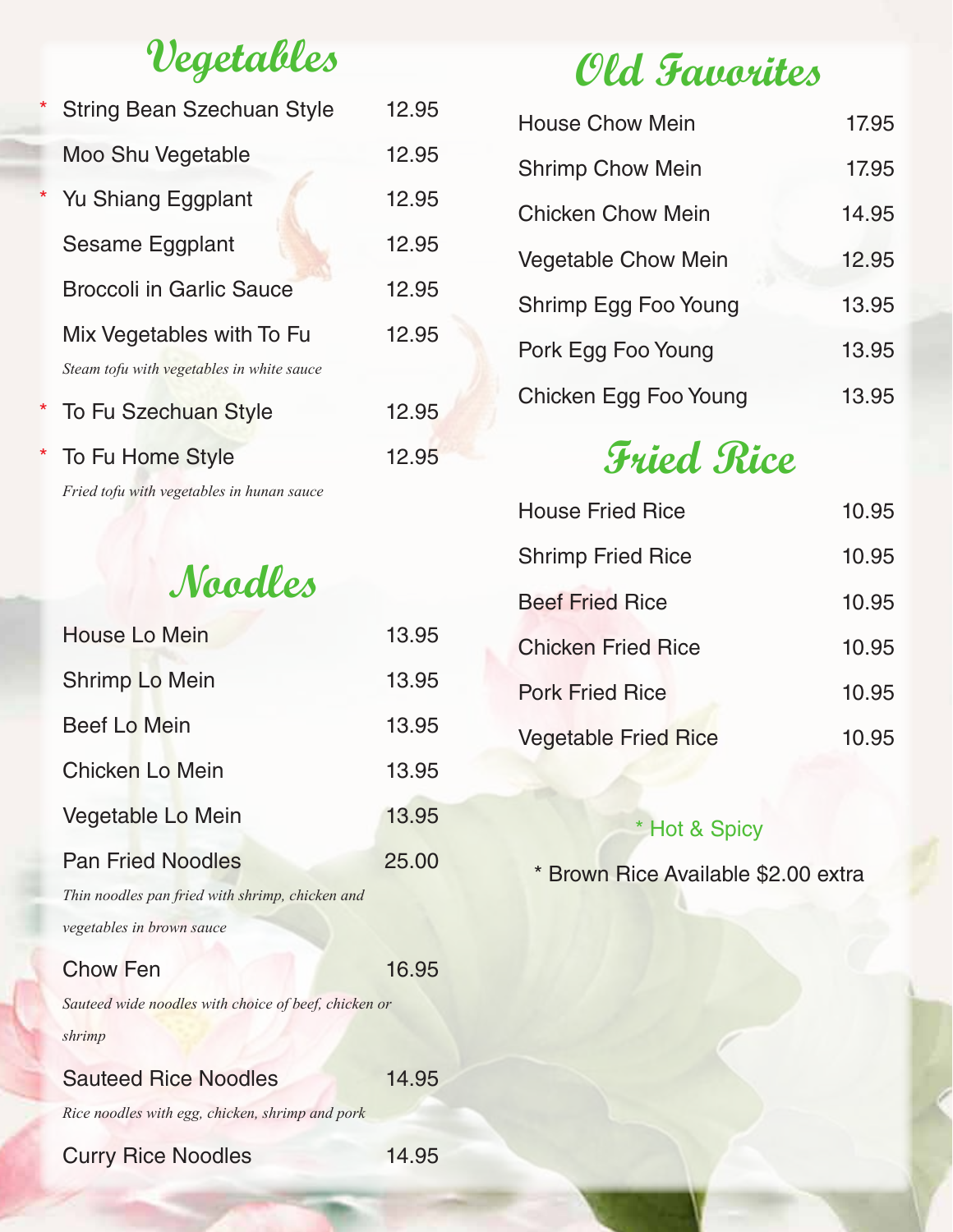# **Seafood**

|         | <b>General Tso's Shrimp</b>                                                   | 17.95 |
|---------|-------------------------------------------------------------------------------|-------|
|         | <b>Shrimp Tempura</b>                                                         | 17.95 |
| $\star$ | <b>Ming Shrimp</b>                                                            | 17.95 |
|         | <b>Shrimp Lobster Sauce</b>                                                   | 17.95 |
| $\star$ | <b>Crispy Shrimp with Walnuts</b>                                             | 17.95 |
| *       | Hunan Shrimp                                                                  | 17.95 |
| *       | <b>Yu Shiang Shrimp</b><br>Sauteed broccoli, snow peas in a garlic sauce      | 17.95 |
|         | <b>Shrimp Vegetables</b>                                                      | 17.95 |
|         | <b>Sweet and Sour Shrimp</b>                                                  | 17.95 |
|         | <b>Curry Shrimp</b>                                                           | 17.95 |
|         | <b>Shrimp Black Bean Sauce</b>                                                | 17.95 |
|         | <b>Shrimp Broccoli</b>                                                        | 17.95 |
|         | <b>Triple Delight</b><br>Shrimp, chicken, beef with vegetables in brown sauce | 17.95 |
|         | Broiled Crab Cake (1)                                                         | MP    |

*Served with vegetables or french fries*

## **Beef**

| $\star$ | <b>Orange Flavored Beef</b><br>Sliced crispy beef in spicy orange flavored sauce      | 15.95 |
|---------|---------------------------------------------------------------------------------------|-------|
|         | <b>Crispy Beef</b><br>Shredded beef with snow peas, carrots in spicy sauce            | 15.95 |
| *       | <b>Hunan Beef</b><br>Sliced flank steak sautéed with vegetables in hunan<br>sauce     | 15.95 |
|         | <b>Mongolian Beef</b><br>Sliced flank steak with bell pepper, onion in spicy<br>sauce | 15.95 |
|         | <b>Beef Broccoli</b>                                                                  | 15.95 |
|         | <b>Pepper Steak</b>                                                                   | 15.95 |

## **Chicken**

| *       | <b>Hunan Chicken</b>                                                                                              | 14.95 |
|---------|-------------------------------------------------------------------------------------------------------------------|-------|
| *       | <b>Crispy Chicken</b>                                                                                             | 14.95 |
| *       | Kung Pao Chicken<br>Diced chicken and vegetables, peanuts in spicy sauce                                          | 14.95 |
| $\star$ | <b>General Tso Chicken</b><br>Chunks of fried white meat chicken in spicy sauce                                   | 14.95 |
| *       | <b>Orange Flavored Chicken</b><br>Chunks of fried white meat chicken in orange sauce                              | 14.95 |
| *       | <b>Sesame Chicken</b><br>Chunks of fried white meat chicken in spicy sauce                                        | 14.95 |
|         | Yu Shiang Chicken<br>Sliced chicken with vegetables in garlic sauce                                               | 14.95 |
|         | <b>Chicken Cashew Nuts</b><br>Diced chicken and vegetables in brown sauce                                         | 14.95 |
|         | Chicken Teriyaki<br>Grilled chunks of chicken with bell pepper, pineapple,<br>onion on a skewer in teriyaki sauce | 14.95 |
|         | <b>Sweet and Sour Chicken</b>                                                                                     | 14.95 |
|         | <b>Mou Ssou Chicken</b>                                                                                           | 14.95 |
|         | <b>Curry Chicken</b>                                                                                              | 14.95 |
|         | <b>Chicken Eggplant</b>                                                                                           | 14.95 |
|         | <b>Chicken Broccoli</b>                                                                                           | 14.95 |
|         | <b>Chicken String Bean</b>                                                                                        | 14.95 |
|         | <b>Lemon Chicken</b>                                                                                              | 14.95 |
|         |                                                                                                                   |       |

### **Duck**

|      | <b>Peking Duck</b>                                                                                 | whole 48.00 |            |
|------|----------------------------------------------------------------------------------------------------|-------------|------------|
|      |                                                                                                    |             | half 25,00 |
|      | <b>Crispy Duck</b><br>Half duck marinated in five spices and deep fried                            |             | 25.00      |
|      | <b>Sauteed Duck Meat</b><br>w/ Mixed Vegetable<br>Half boneless duck fried, served with vegetables |             | 25.00      |
|      | <b>Orange Flavored Duck</b>                                                                        |             | 25.00      |
| Pork |                                                                                                    |             |            |
|      | <b>Mou Sou Pork</b>                                                                                |             | 12.95      |
|      | <b>Sweet and Sour Pork</b>                                                                         |             | 12.95      |

Roast Pork with Vegetables 12.95